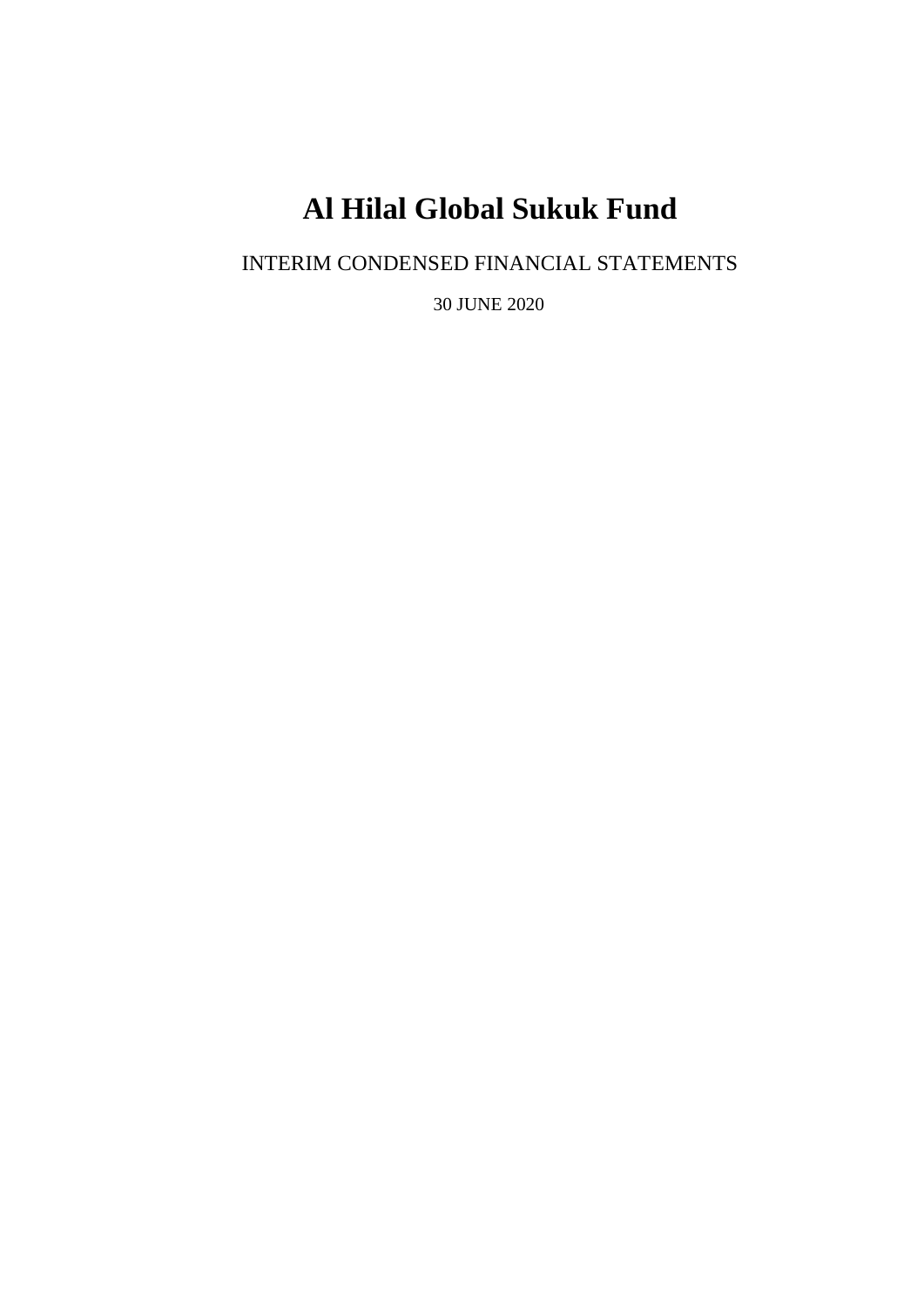# **Interim condensed financial statements**

| <b>Contents</b>                                                                  | Page           |
|----------------------------------------------------------------------------------|----------------|
| Report on review of interim condensed financial statements                       | $\mathbf{1}$   |
| Interim condensed statement of comprehensive income                              | 2              |
| Interim condensed statement of financial position                                | 3              |
| Interim condensed statement of changes in net assets attributable to unitholders | $\overline{4}$ |
| Interim condensed statement of cash flows                                        | 5              |
| Notes to the interim condensed financial statements                              | $6-10$         |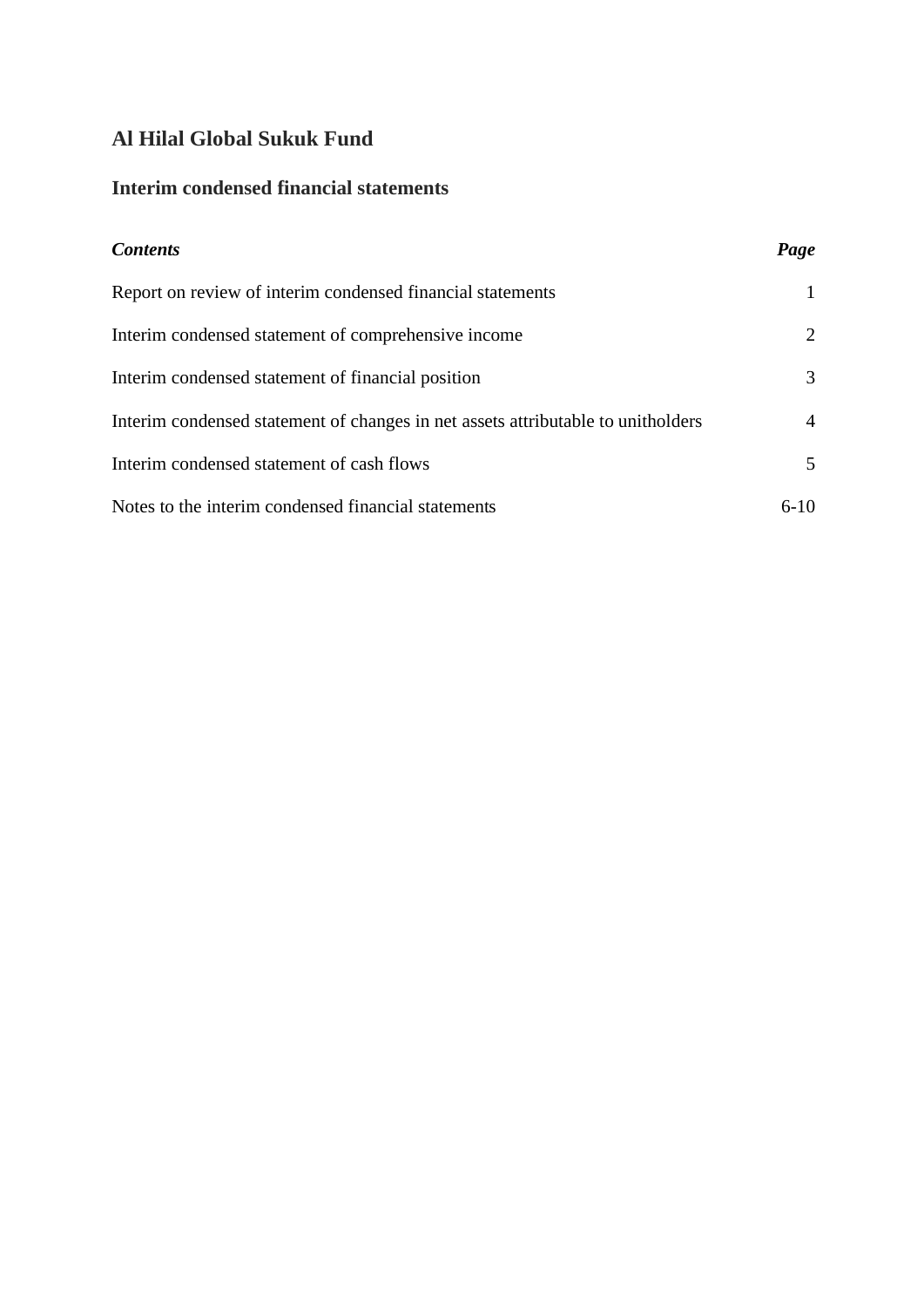

Ernst & Young<br>
P.O. Box: 136<br>
Fax: +971 2 627 3383 27<sup>th</sup> Floor, Nation Tower 2 abudhabi@ae.ey.com<br>Abu Dhabi Corniche **abudhabi@ae.ey.com/mena** Abu Dhabi, United Arab Emirates

#### REPORT ON REVIEW OF INTERIM CONDENSED FINANCIAL STATEMENTS

#### TO THE UNIT HOLDERS OF AL HILAL GLOBAL SUKUK FUND

#### Introduction

We have reviewed the accompanying interim condensed financial statements of Al Hilal Global Sukuk Fund (the "Fund") as at 30 June 2020, comprising of the interim condensed statement of financial position as at 30 June 2020, and the related interim condensed statements of comprehensive income, changes in net assets attributable to unit holders and cash flows for the six months period then ended and explanatory notes. Management is responsible for the preparation and fair presentation of these interim condensed financial statements in accordance with International Accounting Standard 34 Interim Financial Reporting ("IAS 34"). Our responsibility is to express a conclusion on these interim condensed financial statements based on our review.

#### Scope of review

We conducted our review in accordance with International Standard on Review Engagements 2410, "Review of Interim Financial Information Performed by the Independent Auditor of the Entity". A review of interim financial information consists of making inquiries, primarily of persons responsible for financial and accounting matters, and applying analytical and other review procedures. A review is substantially less in scope than an audit conducted in accordance with International Standards on Auditing and consequently does not enable us to obtain assurance that we would become aware of all significant matters that might be identified in an audit. Accordingly, we do not express an audit opinion.

#### Conclusion

Based on our review, nothing has come to our attention that causes us to believe that the accompanying condensed financial statements of the Fund are not prepared, in all material respects, in accordance with IAS 34.

#### Other matter

The financial statements of the Fund for the year ended 31 December 2019 were audited by another auditor who expressed an unmodified opinion on those fmancial statements on 30 March 2020.

The condensed financial statements of the Fimd for the period ended 30 June 2019 were reviewed by another auditor who expressed an unmodified conclusion on those interim condensed fmancial statements on 8 August 2019.

 $\overline{\mathscr{U}}$ Signed by

Raed Ahmad Partner Ernst&Young Registration No. 811

17 August 2020 Abu Dhabi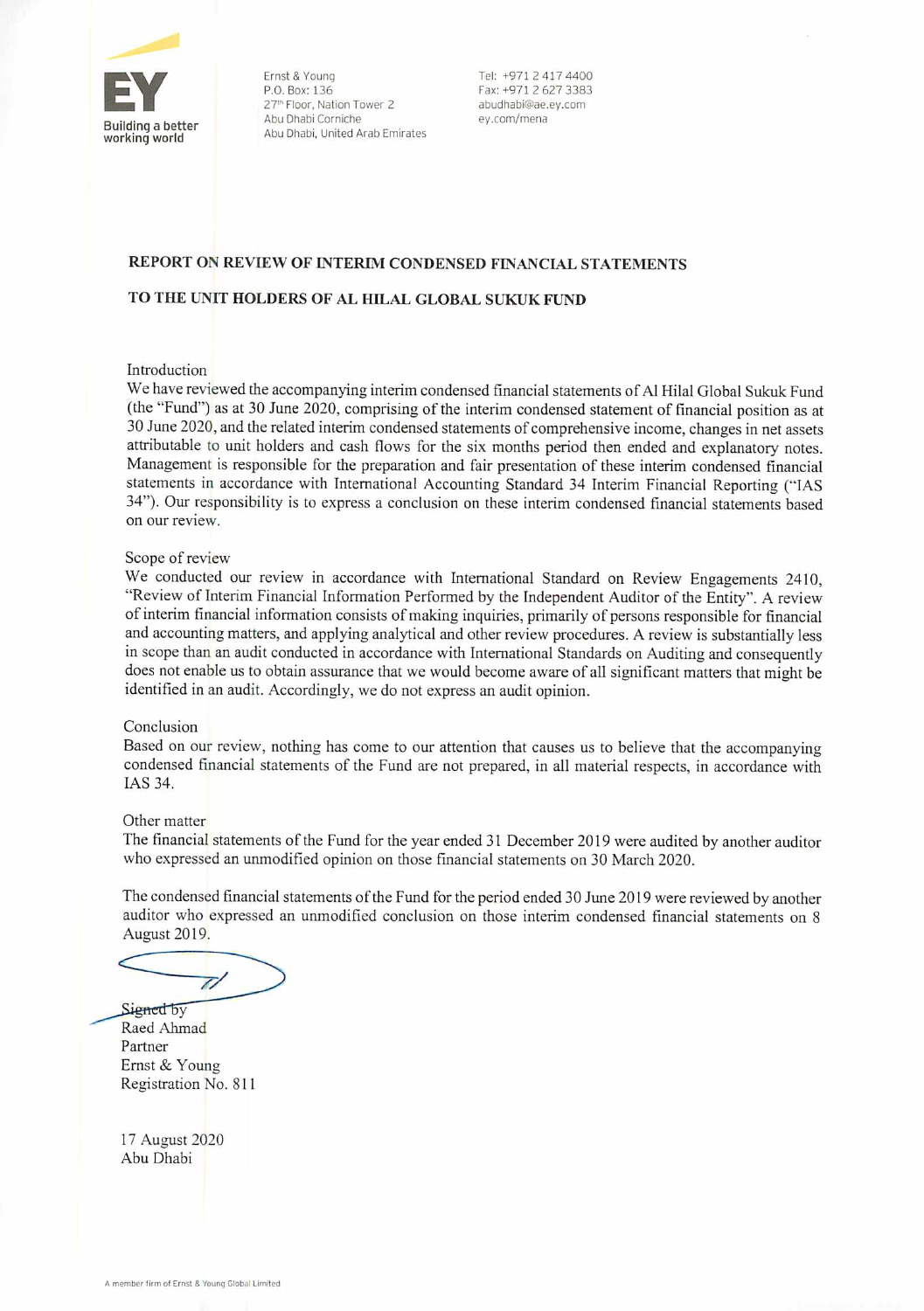# INTERIM CONDENSED STATEMENT OF COMPREHENSIVE INCOME

For the six month period ended 30 June 2020 (Unaudited)

|                                                                                        | <b>Note</b> | Six months<br>ended<br>30 June<br><b>2020</b><br><b>USD</b> | Six months<br>ended<br>$30$ June<br>2019<br><b>USD</b> |
|----------------------------------------------------------------------------------------|-------------|-------------------------------------------------------------|--------------------------------------------------------|
| <b>Income</b>                                                                          |             |                                                             |                                                        |
| Net unrealized (loss) gain on financial assets at<br>fair value through profit or loss |             | (871, 514)                                                  | 1,702,039                                              |
| Net realized (loss) gain on financial assets at<br>fair value through profit or loss   |             | (614, 805)                                                  | 125,590                                                |
| Sukuk profit distribution                                                              |             | 902,712                                                     | 754,832                                                |
| Finance income                                                                         |             |                                                             |                                                        |
| <b>Total (loss) income</b>                                                             |             | (583,607)                                                   | 2,582,464                                              |
| <b>Operating expenses</b>                                                              |             |                                                             |                                                        |
| Investment management fees                                                             | 6           | (205, 477)                                                  | (152, 449)                                             |
| Other expenses                                                                         |             | (50, 702)                                                   | (57, 188)                                              |
| <b>Total operating expenses</b>                                                        |             | (256, 179)                                                  | (209, 637)                                             |
| (DECREASE) INCREASE IN NET ASSETS                                                      |             |                                                             |                                                        |
| <b>ATTRIBUTABLE TO UNITHOLDERS</b>                                                     |             | (839,786)                                                   | 2,372,827                                              |

The attached notes 1 to 11 form an integral part of these interim condensed financial statements.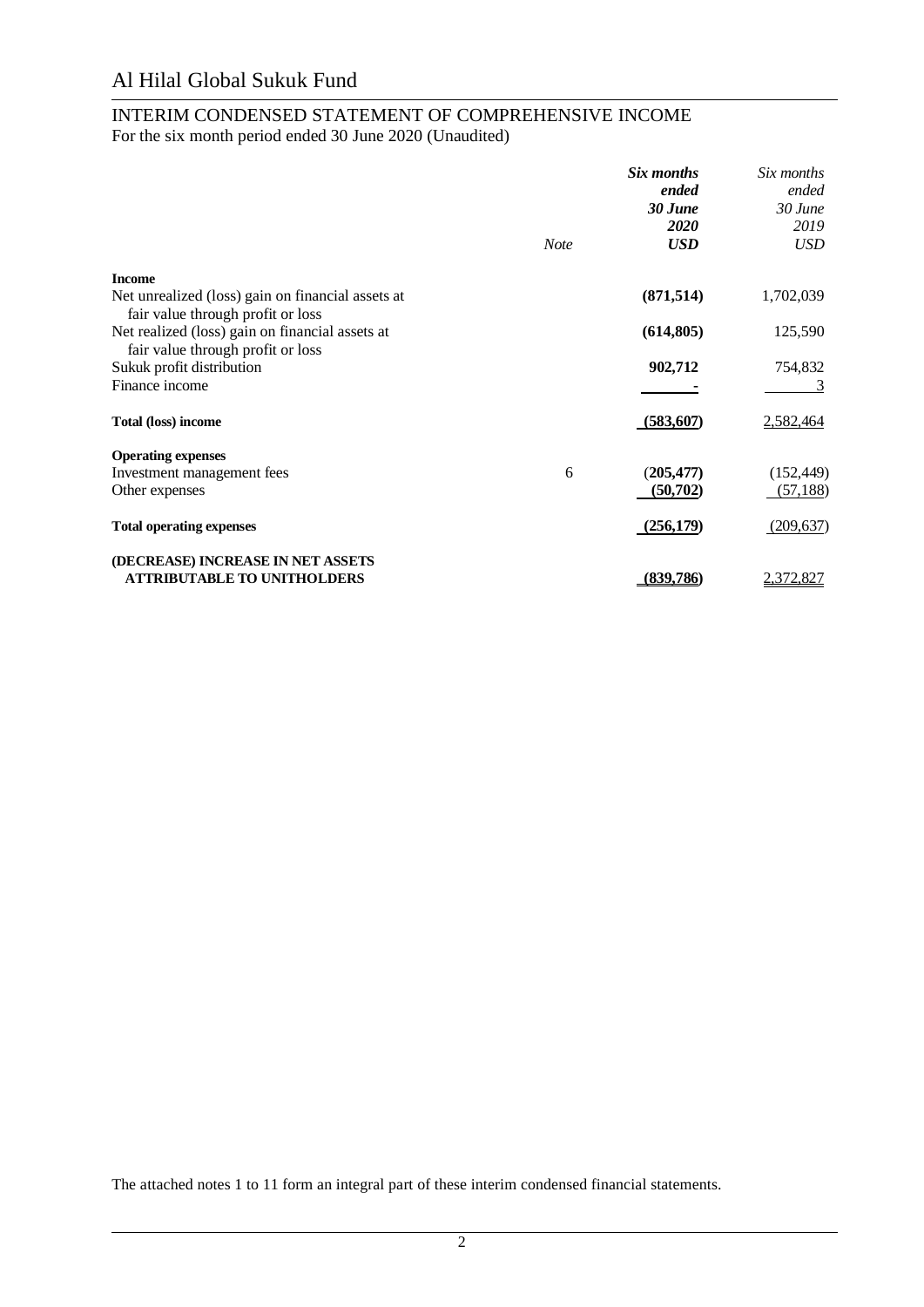#### INTERIM CONDENSED STATEMENT OF FINANCIAL POSITION At 30 June 2020

# مصرف الملال<br>al hilal bank

|                                                       |      | 30 June<br>2020<br><b>USD</b> | 31 December<br>2019<br><b>USD</b> |
|-------------------------------------------------------|------|-------------------------------|-----------------------------------|
|                                                       | Note | (Unaudited)                   | (Audited)                         |
| <b>ASSETS</b>                                         |      |                               |                                   |
| <b>Bank</b> balances                                  | 5    | 7,030,686                     | 381,867                           |
| Financial assets at fair value through profit or loss | 7    | 55,129,970                    | 34,913,530                        |
| Profit receivable from Sukuk                          |      | 534,062                       | 357,873                           |
|                                                       |      | 62,694,718                    | 35,653,270                        |
| <b>LIABILITIES</b>                                    |      |                               |                                   |
| Amounts due to related parties                        | 6    | 116,472                       | 77,805                            |
| Due to broker                                         |      | 2,347,008                     |                                   |
| Other liabilities                                     | 8    | 17,043                        | 33,972                            |
|                                                       |      | 2,480,523                     | 111,777                           |
| NET ASSETS ATTRIBUTABLE TO UNITHOLDERS                |      | 60,214,195                    | 35,541,493                        |
| Net Asset Value (NAV) per unit, based on 5,911,232    |      |                               |                                   |
| outstanding units (31 December 2019: 3,260,611 units) | 9    | 10.19                         | 10.90                             |

Fund Advisory Board Member

 $\varnothing$ 

Fund Advisory Board Member

مصرف الهلال، ص. ب <sub>I۳III</sub> أبوظبي. إ. ع. م

Al Hilal Bank, PO Box 63111<br>Abu Dhabi, UAE

The attached notes 1 to 11 form an integral part of these interim condensed financial statements.

T. 971 2 499 4444 F. 971 2 639 0632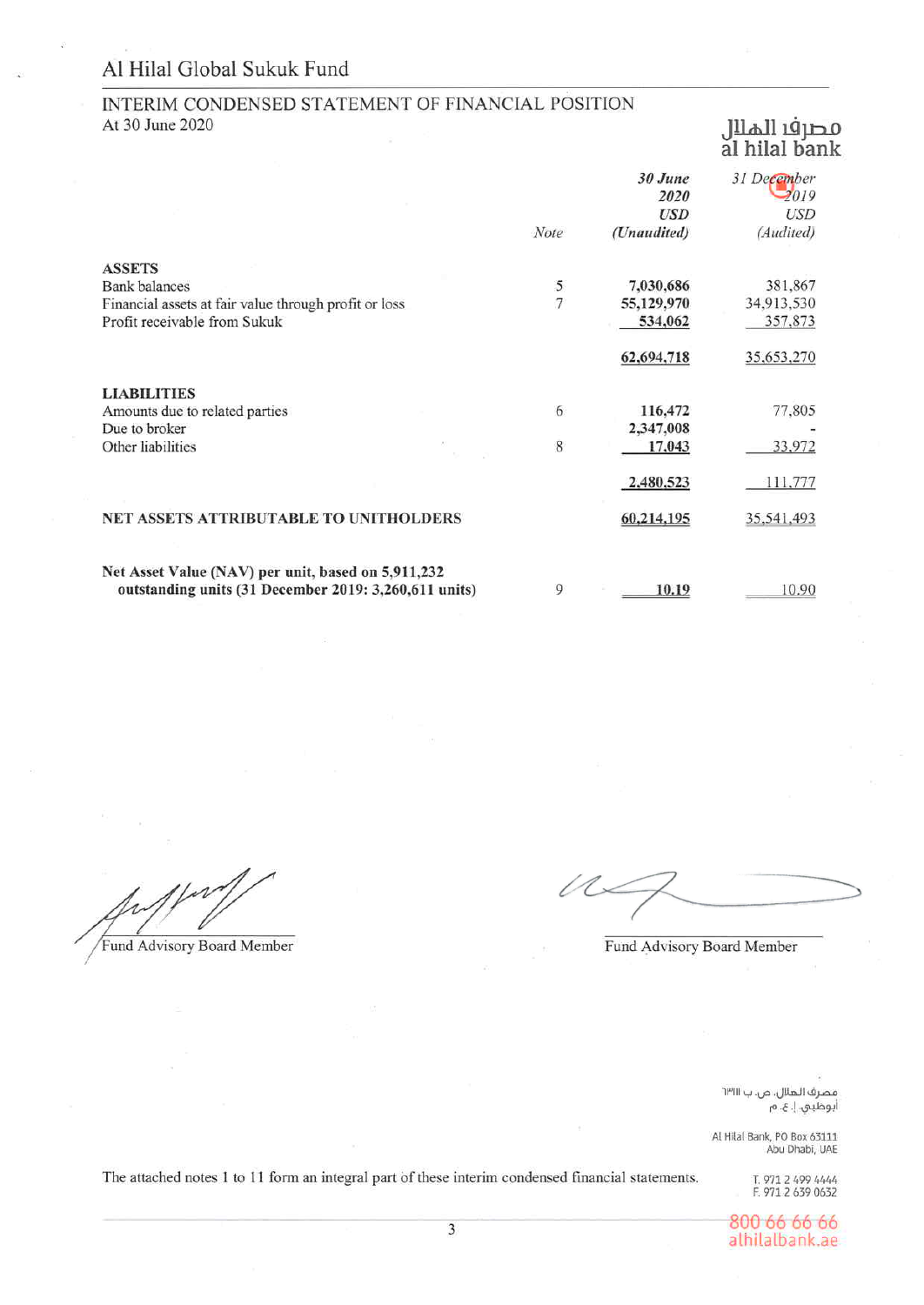## INTERIM CONDENSED STATEMENT OF CHANGES IN NET ASSETS ATTRIBUTABLE TO UNITHOLDERS

For the six month period ended 30 June 2020 (unaudited)

|                                                     |                  | Net assets        |
|-----------------------------------------------------|------------------|-------------------|
|                                                     |                  | attributable to   |
|                                                     | <i>Number</i>    | unit holders      |
|                                                     | of units         | USD               |
|                                                     | (Unaudited)      | (Unaudited)       |
| Balance as at 1 January 2019 (audited)              | 3,605,667        | 35,321,678        |
| Issue of units during the period                    |                  |                   |
| Redemption of units during the period               | (223, 594)       | (2,259,254)       |
| Increase in net assets attributable to unit holders |                  | 2,372,827         |
| Balance as at 30 June 2019 (unaudited)              | 3,382,073        | 35,435,251        |
| Balance as at 1 January 2020 (audited)              | 3,260,611        | 35,541,493        |
| Issue of units during the period                    | 2,859,265        | 29,505,314        |
| Redemption of units during the period               | (208, 644)       | (2,070,530)       |
| Dividend paid during the period                     |                  | (1,922,296)       |
| Decrease in net assets attributable to unit holders |                  | (839, 786)        |
| Balance as at 30 June 2020 (unaudited)              | <u>5.911.232</u> | <u>60.214.195</u> |

The attached notes 1 to 11 form an integral part of these interim condensed financial statements.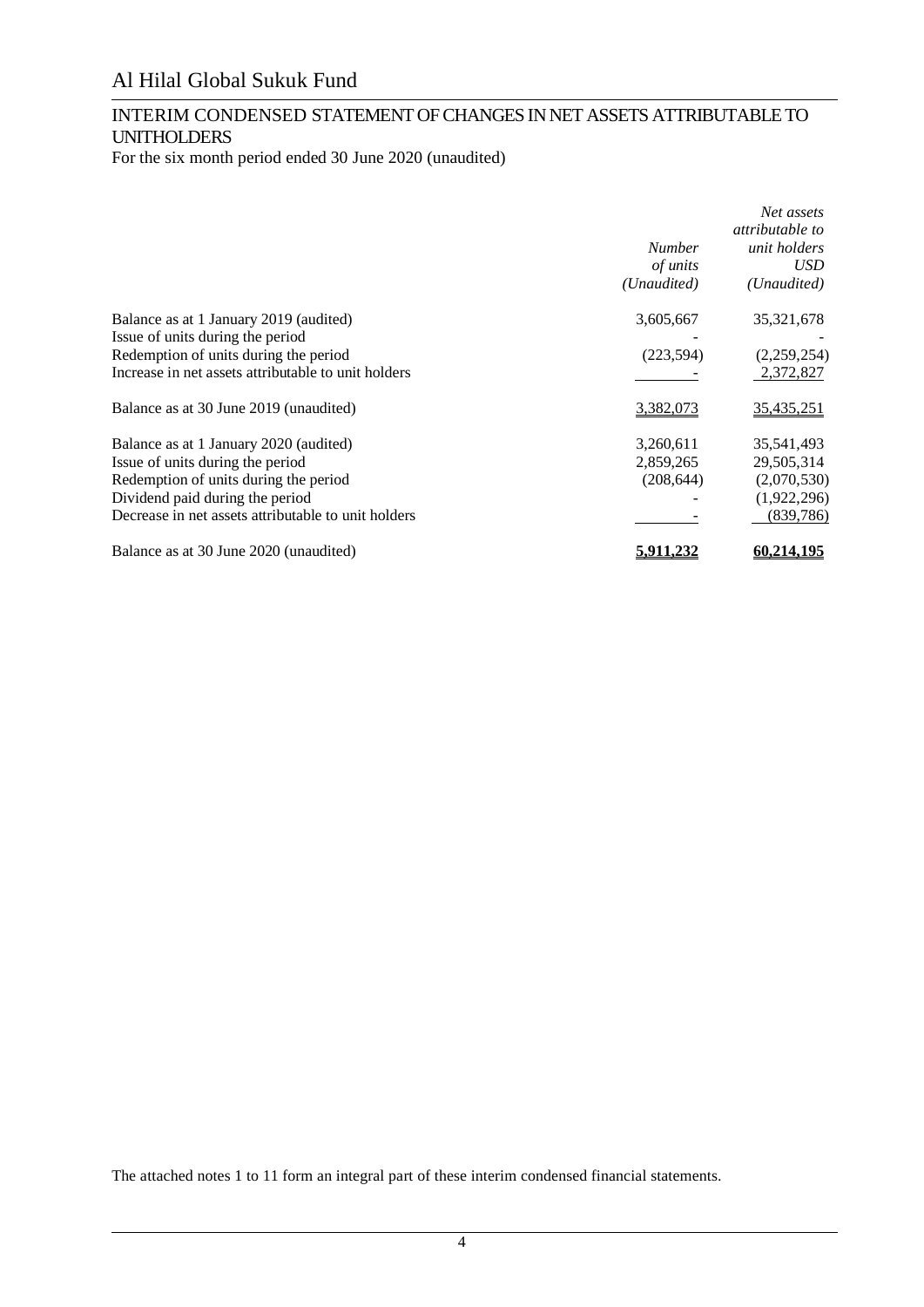#### INTERIM CONDENSED STATEMENT OF CASH FLOWS For the six month period ended 30 June 2020 (Unaudited)

|                                                                                                                                           | 30 June<br>2020<br><b>USD</b><br>(Unaudited) | 30 June<br>2019<br><b>USD</b><br>(Unaudited) |
|-------------------------------------------------------------------------------------------------------------------------------------------|----------------------------------------------|----------------------------------------------|
| <b>OPERATING ACTIVITIES</b><br>(Loss) profit for the period                                                                               | (839,786)                                    | 2,372,827                                    |
| Adjustment for:                                                                                                                           |                                              |                                              |
| Net unrealized loss (gain) on financial assets at<br>fair value through profit or loss<br>Net realized loss (gain) on financial assets at | 871,514                                      | (1,702,039)                                  |
| fair value through profit or loss<br>Sukuk profit distribution                                                                            | 614,805<br>(902, 712)                        | (125,590)<br>(754, 832)                      |
|                                                                                                                                           | (256, 179)                                   | (209, 634)                                   |
| Working capital changes:<br>Change in due to broker<br>Change in amounts due to related parties<br>Change in other liabilities            | 2,347,008<br>38,667<br>(16,929)              | 1,000,000<br>2,295<br>11,607                 |
| Cash generated from operations                                                                                                            | 2,112,567                                    | 804,268                                      |
| Purchase of investment securities<br>Proceeds from sale of investment securities<br>Sukuk profit received                                 | (33,259,047)<br>11,556,288<br>726,523        | (11,072,088)<br>10,744,640<br>736,990        |
| Net cash from operating activities                                                                                                        | (18, 863, 669)                               | 1,213,810                                    |
| <b>FINANCING ACTIVITIES</b><br>Proceeds from issuance of redeemable units<br>Payments on redemption of redeemable units<br>Dividend paid  | 29,505,314<br>(2,070,530)<br>(1,922,296)     | (2,259,254)                                  |
| Net cash from (used in) financing activities                                                                                              | 25,512,488                                   | (2,259,254)                                  |
| NET INCREASE (DECREASE) IN CASH AND<br><b>CASH EQUIVALENTS</b>                                                                            | 6,648,819                                    | (1,045,444)                                  |
| Cash and cash equivalents at the beginning of the period                                                                                  | 381,867                                      | 2,101,617                                    |
| CASH AND CASH EQUIVALENTS AT END OF THE PERIOD                                                                                            | 7,030,686                                    | 1,056,173                                    |

The attached notes 1 to 11 form an integral part of these interim condensed financial statements.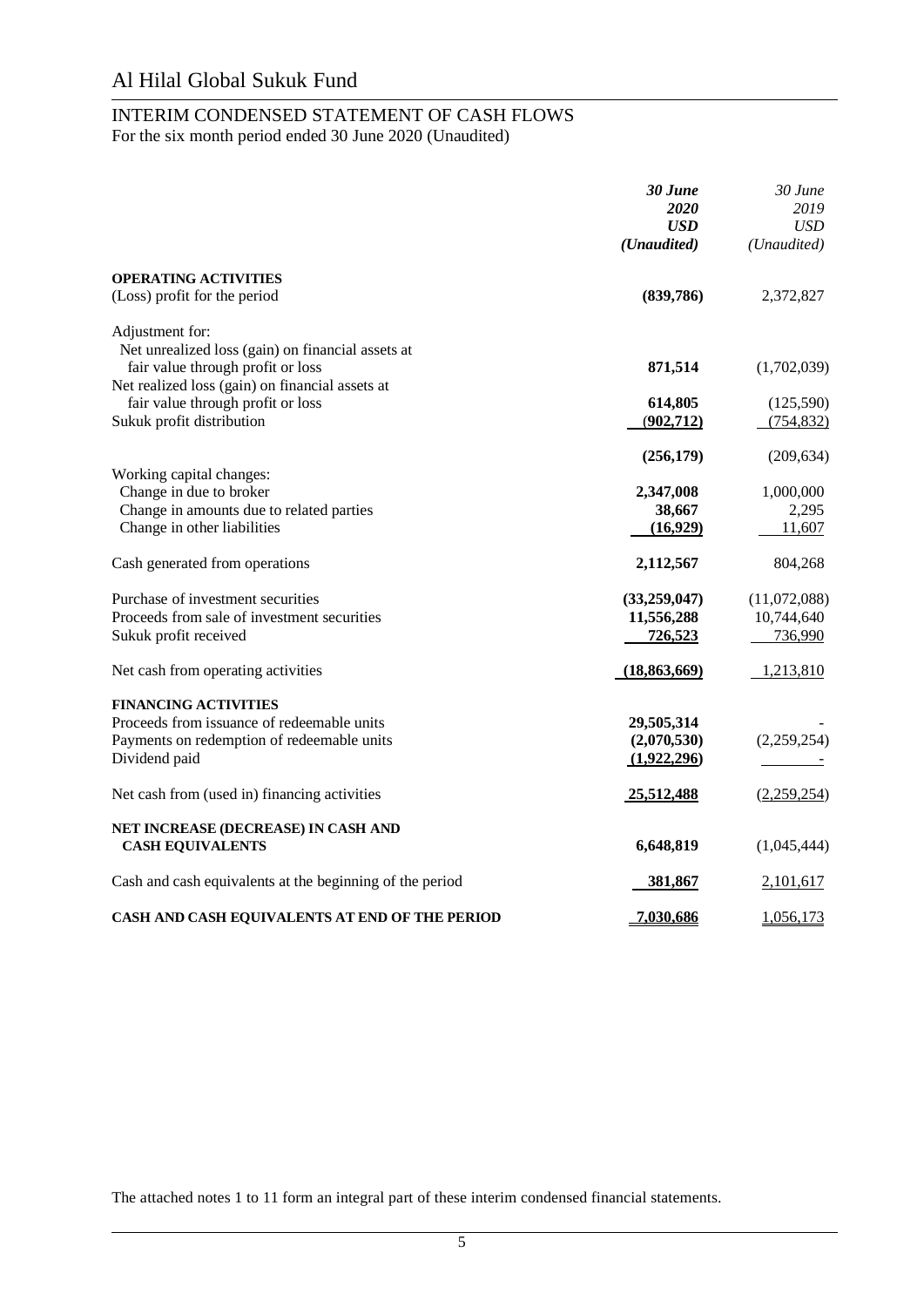#### NOTES TO THE INTERIM CONDENSED FINANCIAL STATEMENTS 30 June 2020

#### **1 LEGAL STATUS AND PRINCIPAL ACTIVITIES**

Al Hilal Global Sukuk Fund ("the Fund") is an open-ended fund established by Al Hilal Bank PJSC – Investment Banking Group ("the Fund Manager") under the authority of the Central Bank Board of Directors' Resolutions No. 164/94/8 and approval of the Securities and Commodities Authority ("SCA") of the United Arab Emirates ("UAE") dated 5 February 2012. The Fund is not a separately incorporated entity and its activities are managed by the Fund Manager and supervised by the Fund Advisory Board. Since January 2019, the custody of the Fund has been delegated to Standard Chartered Bank (the "Custodian"). The custody had previously been handled by HSBC Bank Middle East Limited. The administration of the Fund is delegated to Apex Fund Services Ltd. (the "Fund Administrator"). The registered address of the Fund is P O Box 63111, Abu Dhabi, UAE.

The Fund aims to generate appropriate periodic returns on its investments giving the investors a chance to receive periodic coupons in addition to achieving long-term capital growth by investing in a diversified portfolio of Shariacompliant global fixed-income securities (Sukuk) and in accordance with controls stipulated by investment guidelines.

The financial statements were approved and authorised for issue by the Fund Advisory Board of the Fund on .

#### **2 BASIS OF PREPARATION**

The interim condensed financial statements for the six month period ended 30 June 2020 have been prepared in accordance with International Accounting Standard (IAS) 34, Interim Financial Reporting.

The interim condensed financial statements have been prepared on the historical cost basis except for financial assets at fair value through profit or loss, which have been measured at fair value.

The interim condensed financial statements do not contain all information and disclosures required for full financial statements prepared in accordance with International Financial Reporting Standards and should be read in conjunction with the Fund's annual financial statements as at 31 December 2019. In addition, results for the six month period ended 30 June 2020 are not necessarily indicative of the results that may be expected for the financial year ending 31 December 2020.

These interim condensed financial statements have been presented in United States Dollar (USD) which is the functional and presentation currency of the Fund.

#### **3 CHANGES IN ACCOUNTING POLICIES AND DISCLOSURES**

The accounting policies used in the preparation of the condensed interim financial statements are consistent with those followed in the preparation of the Fund's annual financial statements for the year ended 31 December 2019, except for the adoption of the following new IFRSs and amendments as of 1 January 2020. The Fund has not early adopted any other standard, interpretation or amendment that has been issued but is not yet effective.

- Amendments to references to the conceptual framework in IFRS standards;
- Amendments to IFRS 3 regarding to definition of a business;
- Amendments to IAS 1 and IAS 8 regarding definition of materiality;
- Amendments to IFRS 9, IAS 39 and IFRS 7 regarding interest rate benchmark reform; and
- Amendments to IFRS 16 relating to Covid-19-Related Rent Concessions

The Fund has applied the new standards, interpretations and amendments effective as of 1 January 2020 and concluded that these do not have a significant impact on the interim condensed financial statements of the Fund.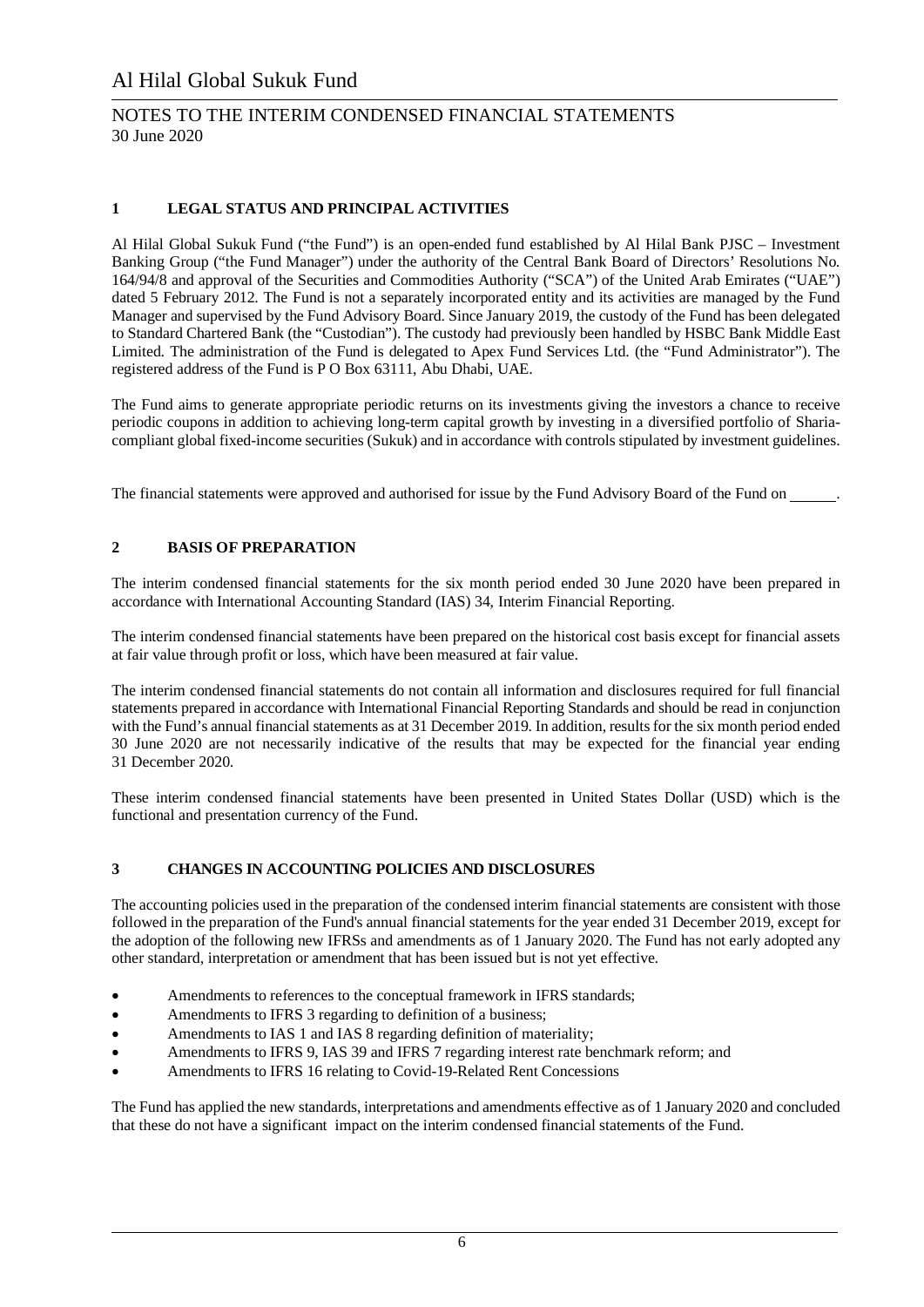#### NOTES TO THE INTERIM CONDENSED FINANCIAL STATEMENTS 30 June 2020

#### **4 SIGNIFCANT ACCOUNTING ESTIMATES AND JUDGEMENTS**

The preparation of the interim condensed financial statements in conformity with the International Financial Reporting Standards requires management to make judgment, estimates and assumptions that affect the application of accounting policies and reported amounts of financial and other assets and liabilities and the disclosure of commitments. These judgments, estimates and assumptions also affect the income, expenses and provisions as well as fair value changes. Actual results may differ from these estimates.

In preparing these interim condensed financial statements, the significant judgments made by management in applying the Fund's accounting policies and the key sources of estimation uncertainty are the same as those applied to the financial statements as at and for the year ended 31 December 2019.

#### **Key sources of estimation uncertainty**

On 11 March 2020, the World Health Organization made an assessment that the outbreak of a coronavirus (COVID-19) can be characterized as a pandemic. In addition, oil prices significantly dropped in January to March 2020 due to a number of political and economic factors. As a result, businesses have subsequently seen reduced customer traffic and, where governments mandated, temporary suspension of travel and closure of recreation and public facilities.

To alleviate the negative impact of the COVID-19 pandemic, the UAE Government, Central Bank and other independent jurisdictions and regulators have taken measures and issued directives to support businesses and the UAE economy at large, including extensions of deadlines, facilitating continued business through social-distancing and easing pressure on credit and liquidity in the UAE.

The situation, including the government and public response to the challenges, continue to progress and rapidly evolve. Therefore, the extent and duration of the impact of these conditions remain uncertain and depend on future developments that cannot be accurately predicted at this stage, and a reliable estimate of such an impact cannot be made at the date of approval of these financial statements. Notwithstanding, these developments could impact our future financial results, cash flows and financial position.

#### **5 BANK BALANCES**

|                        | 30 June              | 31 December |
|------------------------|----------------------|-------------|
|                        | <b>2020</b>          | 2019        |
|                        | <b>USD</b>           | USD         |
|                        | ( <i>Unaudited</i> ) | (Audited)   |
| Bank balances (note 6) | 7,030,686            | 381,867     |
|                        |                      |             |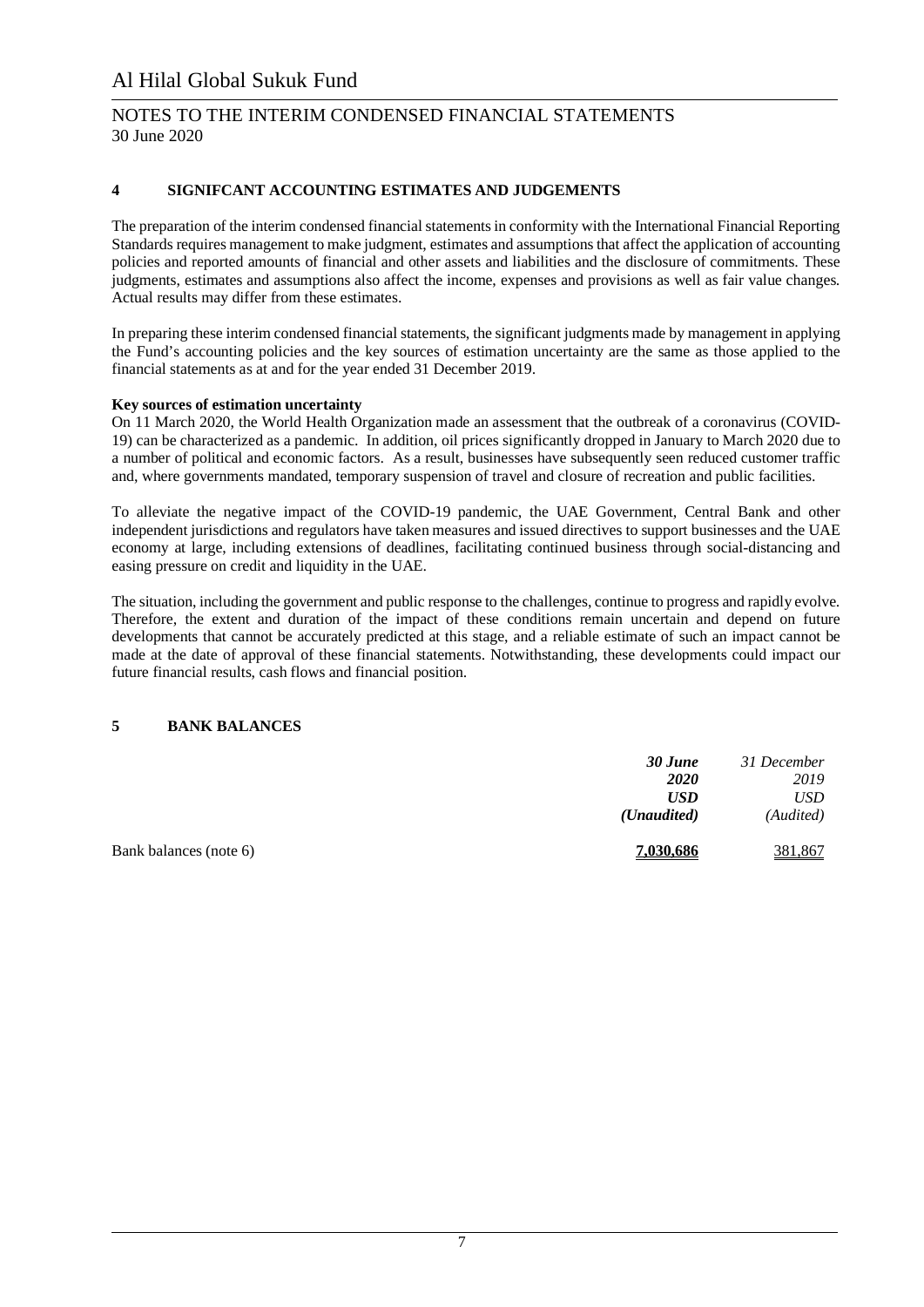#### NOTES TO THE INTERIM CONDENSED FINANCIAL STATEMENTS 30 June 2020

#### **6 RELATED PARTY TRANSACTIONS**

Related parties comprise members of the Fund Advisory Board, the Sharia Supervisory Board and the Fund Manager and those entities over which the Fund, members of the Fund Advisory Board, the Sharia Supervisory Board and the Fund Manager can exercise control or significant influence or be controlled or significantly influenced by such entities, including the funds that are managed by the Fund Manager. In the ordinary course of business, the Fund renders and receives services from such related parties at agreed rates and terms and conditions set out by the Fund Manager.

#### *Terms and conditions*

Key terms and conditions are shown below:

Banking The Fund Manager provides banking services at rates agreed with the Fund. Others The Fund Manager is entitled to investment management fees of 0.85% of net asset value (2019: 0.85%) attributable to unit holders as set out in the Funds' term sheet.

Transactions with related parties included in the interim statement of comprehensive income are as follows:

|                 | Six months<br>ended | Six months<br>ended |
|-----------------|---------------------|---------------------|
|                 | 30 June             | 30 June             |
|                 | <b>2020</b>         | 2019                |
|                 | <b>USD</b>          | <b>USD</b>          |
|                 | (Unaudited)         | (Unaudited)         |
| Management fees | 205,477             | 152,449             |
| Sharia fee      |                     | 3,719               |

Balances with related parties included in the financial position are as follows:

|                                                                                  | 30 June<br>2020<br><b>USD</b><br>( <i>Unaudited</i> ) | 31 December<br>2019<br><b>USD</b><br>(Audited) |
|----------------------------------------------------------------------------------|-------------------------------------------------------|------------------------------------------------|
| Number of units held by related parties                                          | 4.154.334                                             | 1,390,061                                      |
| Total value of redeemable units held by related parties (in USD)                 | 42,332,663                                            | 15,151,665                                     |
| <b>Bank balances</b>                                                             | <u>7,030,686</u>                                      | 381,867                                        |
| Due to related parties<br>Investment management fees payable to the Fund Manager | 16.472                                                | 77,805                                         |

#### **Compensation of key management personnel**

The Fund is managed by the Fund Manager and there are no key management personnel of the Fund.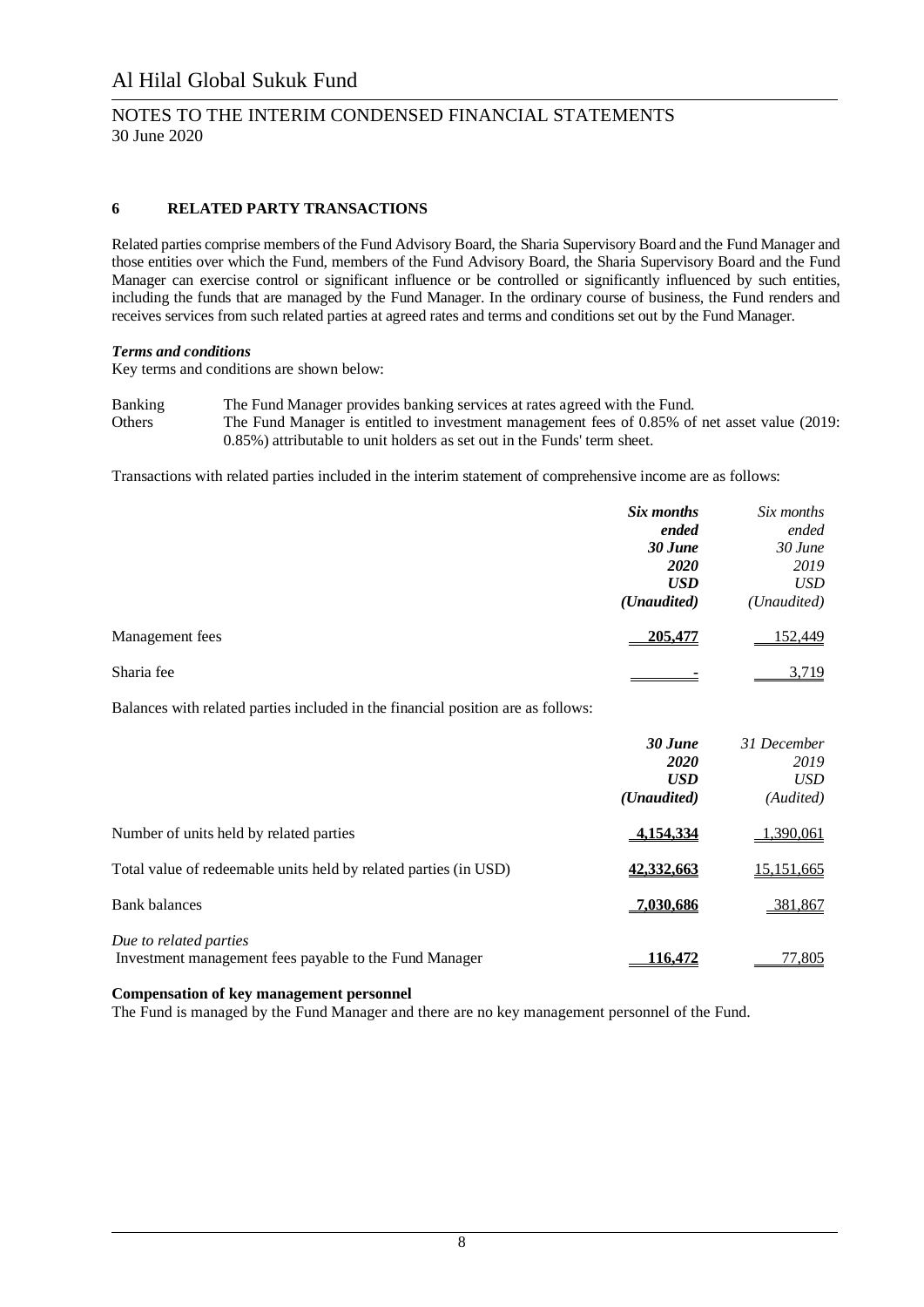#### NOTES TO THE INTERIM CONDENSED FINANCIAL STATEMENTS 30 June 2020

#### **7 FINANCIAL ASSETS AT FAIR VALUE THROUGH PROFIT OR LOSS**

The Fund's financial assets at FVTPL comprise investment in Sukuk that are held for trading. Movement in the balance of financial assets at FVTPL during the period/ year is as follows

|                                                         | 30 June        | 31 December    |
|---------------------------------------------------------|----------------|----------------|
|                                                         | 2020           | 2019           |
|                                                         | <b>USD</b>     | <b>USD</b>     |
|                                                         | (Unaudited)    | (Audited)      |
| Balance at the beginning of the period / year           | 34,913,530     | 33,036,480     |
| Purchases during the period / year                      | 33,259,047     | 23,865,998     |
| Sales during the period / year                          | (11, 556, 288) | (24, 658, 808) |
| Net unrealised (loss) gain on financial assets at FVTPL | (871, 514)     | 2,223,189      |
| Net realised (loss) gain on financial assets at FVTPL   | (614, 805)     | 446,671        |
| Balance at period / year end                            | 55,129,970     | 34,913,530     |
| Investments by geography are as follows:                |                |                |
|                                                         | 30 June        | 31 December    |
|                                                         | 2020           | 2019           |
|                                                         | <b>USD</b>     | <b>USD</b>     |
|                                                         | (Unaudited)    | (Audited)      |
| <b>UAE</b>                                              | 26,960,236     | 18,989,760     |
| Indonesia                                               | 5,261,903      | 4,076,738      |
| Saudi Arabia                                            | 6,340,698      | 3,792,643      |
| Bahrain                                                 |                | 2,391,910      |
| Oman                                                    | 1,691,115      | 2,283,652      |
| Oatar                                                   | 3,950,193      | 1,306,880      |
| Kuwait                                                  | 1,763,640      | 1,286,020      |
| Malaysia                                                | 7,910,061      | 785,927        |
| Others                                                  | 1,252,124      |                |
|                                                         | 55.129.970     | 34,913,530     |

#### **8 OTHER LIABILITIES**

|                          | 30 June              | 31 December |
|--------------------------|----------------------|-------------|
|                          | <b>2020</b>          | 2019        |
|                          | <b>USD</b>           | <b>USD</b>  |
|                          | ( <i>Unaudited</i> ) | (Audited)   |
| Custodian fees           | 3,047                | 19,056      |
| Professional fee payable | 5,331                | 8,688       |
| Administration fee       | 4,244                |             |
| Other payables           | 4,421                | 6,228       |
|                          | 17.043               | 33,972      |